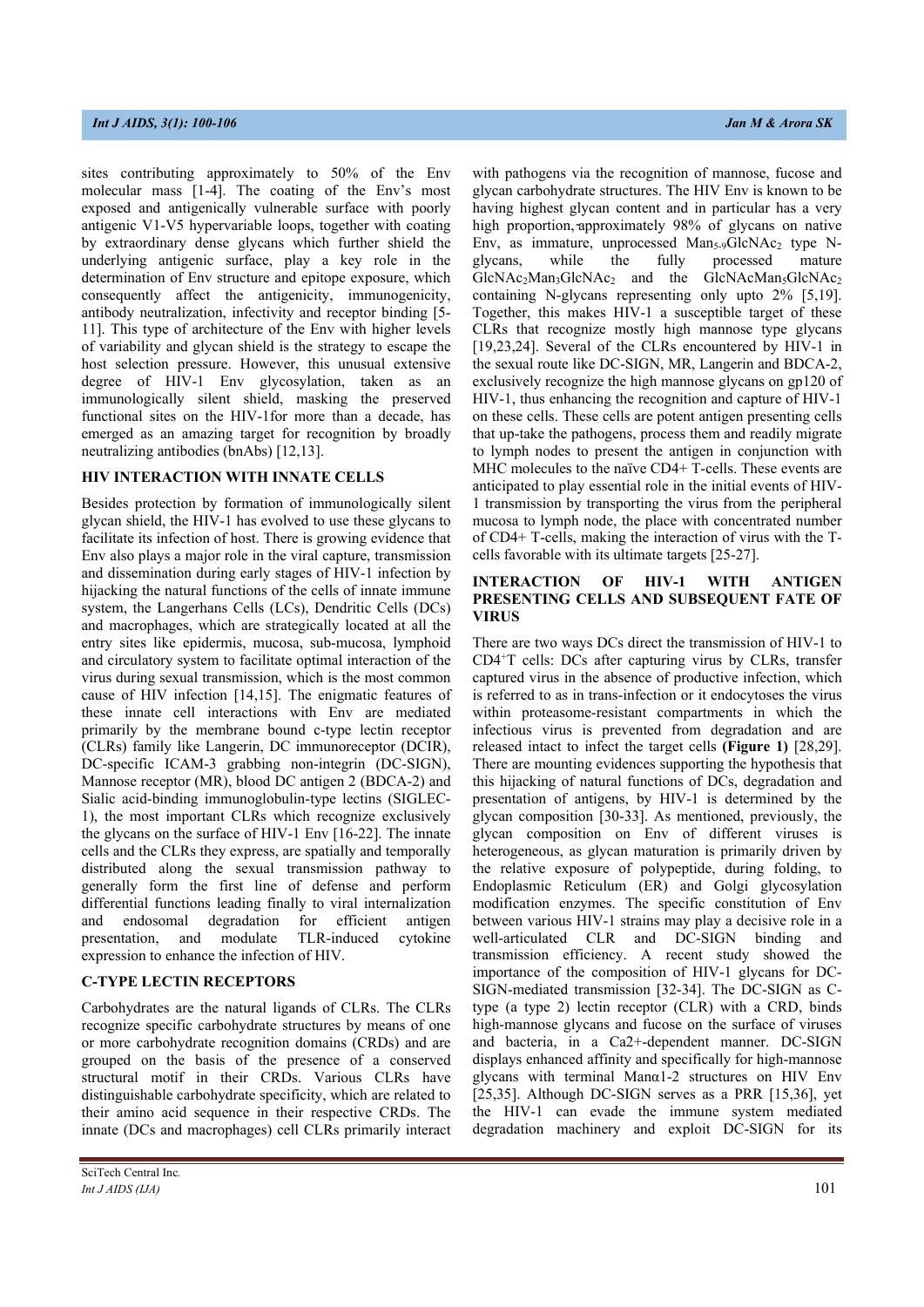transmission to CD4 T cells [15,30,34,37,38]. DC-SIGN interaction with HIV-1 is thus implicated in the initial stages of virus acquisition and spread from the mucosal site of virus entry [39]. However, the relative importance of these CLR expressing cells particularly DC-SIGN in HIV-1 transmission remains controversial. In some studies, antibody blockage of DC-SIGN on DCs was found to reduce virus capture only up to 50% [40,41], but other studies have demonstrated 70%-75% inhibition of virus capture by immature monocyte derived dendritic cells (MDDCs) and almost complete blockage of transmission to CD4 T cells [31]. The siRNA-based knock down of DC-SIGN in immature dendritic cells also been able to decrease the HIV-1 transfer to CD4 T cells by 75% [42].

Figure 1. Schematic representation of HIV-1 Env glycan composition governing the balance between virus capture and transmission vs. degradation by antigen presenting cells (APCs). The innate immune cells (macrophages and dendritic cells) recognize HIV-1 via CLRs expressed by these cells lining the mucosal surface of the host. DC-SIGN expressed by mucosal innate immune cells has a very high affinity to bind to oligomannose glycans. It captures the virus, and the downstream processing and fate of virus within these APCs whether directed to viral degradation and presentation pathway towards CD4 cells or transmission and dissemination within the host is determined by the glycan composition of the virus envelope glycoprotein. (A)HIV-1 with Env expressing homogenous oligomannose type of glycans are taken by the APCs via DC-SIGN and endocytosed. Viruses expressing abundantly Man5-9GlcNAc2 oligomannose type of glycans bind with high affinity to DC-SIGN rendering their release to other cells unlikely. These viruses are shuttled to lysosomal degradative pathway, processed and presented through MHC II to TCR. (B)Viruses with heterogenous glycans of different levels of complexities with complex, hybrid and oligomannose glycans representing the heterogeneity bind to DC-SIGN relatively with lower affinity and avidity. These weakly bound viruses are released from the DC-SIGN and transferred directly through trans-infection pathways. Within APCs the weakly bound viruses are preserved within the endosomal compartments to prevent degradation and protect the insidious reservoir of viral particles. The infectious viral particles within the APCs along with MVBs are transferred to target CD4 cells or the virus is recycled with or without DC-SIGN to the cell surface and transferred to CD4 cells through free virus particles or trans-infection.

SciTech Central Inc*. Int J AIDS (IJA)*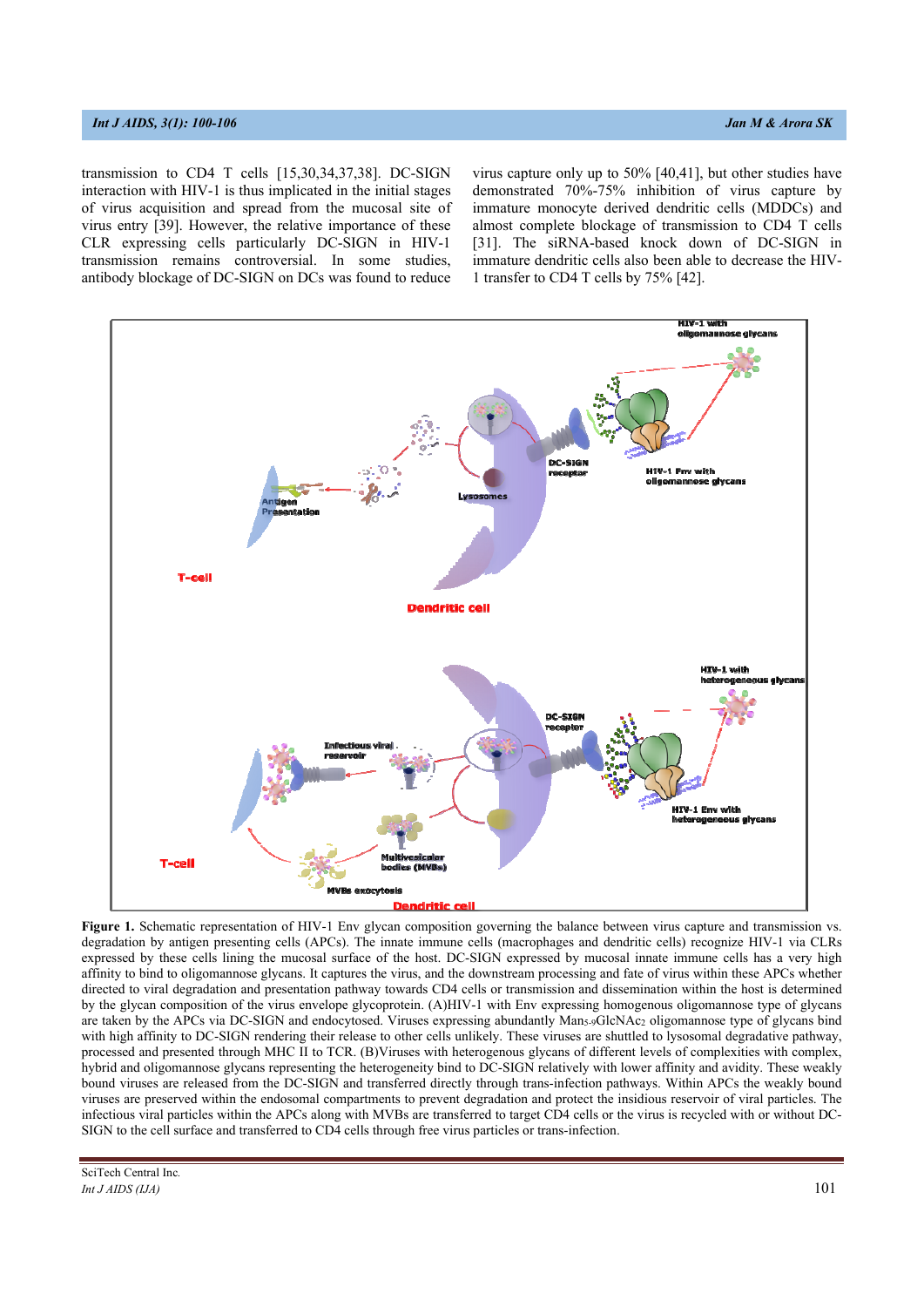The glycan composition expressed on HIV Env is a key factor determining DC-SIGN-mediated virus transmission and fate of virus being taken up by the cells expressing these CLRs. Previously, it has been shown that HIV-1 enriched with high-mannose glycans was captured more efficiently by DC-SIGN and shuttled towards a degradation pathway, which augmented the MHCII-antigen presentation but impeded trans-infection [30]. The process of decorating surface of Env with glycans adds a layer of diversity to the already extremely high level of Env variation found among circulating HIV-1 isolates. At the genetic level, N-linked glycosylation is dictated by the N-X-S/T motif, where X is any amino acid except P. The Env proteins have varying number of these potential N-glycosylation sites (PNGSs), ranging from 23 to 34 per gp160 protomer; the majority of these are in the gp120 surface subunit, whereas only four to eight are in the external domain of the gp41 subunit [4]. Most PNGSs are not conserved. In fact, only six to eight PNGSs found in Env of clades A, B, C, G, and CRF\_01.AE are >90% conserved, and for several PNGSs, conservation is <20% **(Figure 2)** [4,43]. The PNGSs on HIV-1 Env are not fully occupied [44,45]. The level of PNGS occupancy is dictated by site accessibility for a series of enzymes participating in the glycan maturation process [46]. The glycosylation pathway is initiated by the addition of Glc<sub>3</sub>Man<sub>9</sub>GlcNAc<sub>2</sub>en bloc onto a nascent protein in the ER.

As the protein is transported across the ER and the Golgi apparatus, the high-mannose structure is trimmed and subsequently elaborated with hybrid- and complex-type glycans [19]. In contrast to cellular glycoproteins, which are usually adorned with mature complex-type glycans, virus Env carries all three glycan types, including early and intermediate high-mannose, intermediate hybrid, and mature complex glycans [47-49]. In fact, various glycan types and glycoforms are found in proportions that vary depending on Env strain and host cell type [4,23,44,45,50]. On soluble and membrane-anchored Env mimics, the high-mannose-type glycans range from 60–70%, with the most prominent being the least processed Man9GlcNAc2 glycans at 20–40% [19,47,48]. Analysis of soluble, uncleaved, prefusionoptimized BG505 Env gp140 trimers produced in 293F cells, similarly has shown that 56% are high-mannose type composed of Man5 (6%), Man6 (3%), Man7 (6%), Man8  $(15\%)$ , and Man9  $(26\%)$  [51] hen the same proteins were produced in ExpiCHO cells, the total oligomannose content increased to 64%, with observable changes in glycoform proportions. Site-specific analysis further revealed that each PNGS on gp120 incorporated multiple glycoforms of only the oligomannose type or a mix of oligomannose and complex type, whereas the gp41 PNGSs had mainly complex type glycoforms [46,51].



**Figure 2.** Schematic representation of glycan distribution, occupancy and conservation on HIV-1 gp120. (A) The distribution of potential N-linked glycosylation sites (PNGSs) encoded by N-X-S/T (X#P) of gp120 $_{\text{Bal}}$ . The various PNGSs are represented as putative complex type (orange) or putative oligomannose-type (green) based on previous findings [54-56]. (B) Percent conservation and occupancy of the various PNGSs across different clades calculated from Env sequences available from LANL database. (Adapted from Pritchard et al. 2015) [43].

The abundance of high-mannose glycans on HIV-1 Env and predominant binding of high-mannose glycans by DC-SIGN has been implicated in viral capture upon exposure and viral dissemination within the host. The interaction between HIV Env and DC-SIGN is influenced to a great extent by the glycan composition of virus [30,33,52]. Our recent findings also provide supporting evidence that virions carrying gp120 with higher numbers of oligomannose-type glycans are more efficiently endocytosed through DC-SIGN and more proficiently processed for antigen presentation than HIV-1 containing gp120 with heterogeneous glycans [34]. The transmission of oligomannose-enriched HIV-1 was relatively inefficient. Thus, the expression of oligomannose by HIV-1 enhances capture of DC-SIGN and transmission, but presence of heterogenous-glycansnegatively affect transmission by enhancing viral degradation **(Figure 1)**. The mechanisms by which hybrid and complex glycans help HIV-1 evade degradation are not well understood yet. DC-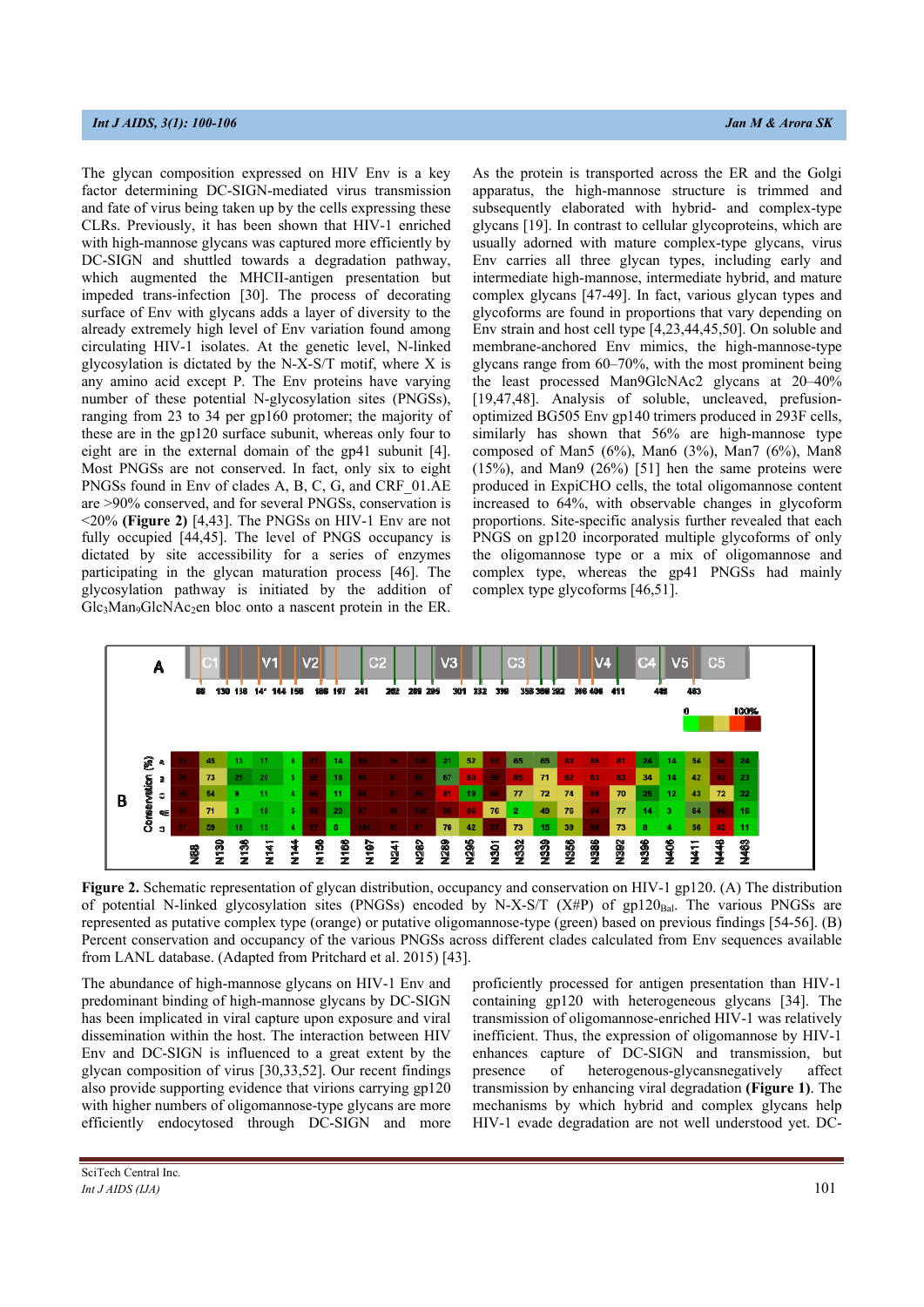SIGN has been shown to shuttle HIV-1 bearing highmannose glycans to the degradative pathway, similar to other pathogens with such glycans [30]; this was indicated by an increased association with vesicles containing early and late endosomal markers and by more efficient antigen processing and presentation to MHCII-restricted CD4 T cells [30,34,53]. This study demonstrates that HIV-1 evades this degradative pathway by signals that prevent virus transport to endolysosomal compartments and preserve infectious virions on dendrites to promote their transfer to T cells [34].

## **REFERENCES**

- 1. Lee JH, Ozorowski G, Ward AB (2016) Cryo-EM structure of a native, fully glycosylated, cleaved HIV-1 envelope trimer. Science 351: 1043-1048.
- 2. Rudd PM, Dwek RA (1997) Glycosylation: Heterogeneity and the 3D structure of proteins. Crit Rev Biochem Mol Biol 32: 1-100.
- 3. Jones GBS, Soto C, Lemmin T, Chuang GY, Druz A, et al. (2016) Trimeric HIV-1-Env Structures Define Glycan Shields from Clades A, B, and G. Cell 165: 813- 826.
- 4. Go EP, Ding H, Zhang S, Ringe RP, Nicely N, et al. (2017) Glycosylation benchmark profile for HIV-1 envelope glycoprotein production based on eleven env trimers. J Virol 91.
- 5. Binley JM, Ban YE, Crooks ET, Eggink D, Osawa K, et al. (2010) Role of complex carbohydrates in human immunodeficiency virus type 1 infection and resistance to antibody neutralization. J Virol 84: 5637-5655.
- 6. Crooks ET, Tong T, Chakrabarti B, Narayan K, Georgiev IS, et al. (2015) Vaccine-Elicited Tier 2 HIV-1 neutralizing antibodies bind to quaternary epitopes involving glycan-deficient patches proximal to the cd4 binding site. PLoS Pathog 11: e1004932.
- 7. Kumar R, Tuen M, Liu J, Nadas A, Pan R, et al. (2013) Elicitation of broadly reactive antibodies against glycanmodulated neutralizing V3 epitopes of HIV-1 by immune complex vaccines. Vaccine 31: 5413-5421.
- 8. Sanders RW, van Anken E, Nabatov AA, Liscaljet IM, Bontjer I, et al. (2008) The carbohydrate at asparagine 386 on HIV-1 gp120 is not essential for protein folding and function but is involved in immune evasion. Retrovirology. 5: 10.
- 9. Townsley S, Mohamed Z, Guo W, McKenna J, Cleveland B, et al. (2016) Induction of heterologous tier 2 HIV-1-Neutralizing and cross-reactive v1/v2-specific antibodies in rabbits by prime-boost immunization. J Virol 90: 8644-8660.
- 
- 10. Wei X, Decker JM, Wang S, Hui H, Kappes JC, et al. (2003) Antibody neutralization and escape by HIV-1. Nature 422: 307-312.
- 11. Reitter JN, Means RE, Desrosiers RC (1998) A role for carbohydrates in immune evasion in AIDS. Nat Med 4: 679-684.
- 12. Lavine CL, Lao S, Montefiori DC, Haynes BF, Sodroski JG, et al. (2012) High-mannose glycan-dependent epitopes are frequently targeted in broad neutralizing antibody responses during human immunodeficiency virus type 1 infection. J Virol 86: 2153-2164.
- 13. Walker LM, Huber M, Doores KJ, Falkowska E, Pejchal R, et al. (2011) Broad neutralization coverage of HIV by multiple highly potent antibodies. Nature 477: 466-470.
- 14. Garcia-Vallejo JJ, van Kooyk Y (2013) The physiological role of DC-SIGN: A tale of mice and men. Trends Immunol 34: 482-486.
- 15. Geijtenbeek TB, Torensma R, van Vliet SJ, van Duijnhoven GC, Adema GJ, et al. (2000) Identification of DC-SIGN, a novel dendritic cell-specific ICAM-3 receptor that supports primary immune responses. Cell 100: 575-585.
- 16. .Useros NI, Lorizate M, Puertas MC, Plata MTR, Zangger N, et al. (2012) Siglec-1 is a novel dendritic cell receptor that mediates HIV-1 trans-infection through recognition of viral membrane gangliosides. PLoS Biol 10: e1001448.
- 17. Lambert AA, Gilbert C, Richard M, Beaulieu AD, Tremblay MJ (2008) The C-type lectin surface receptor DCIR acts as a new attachment factor for HIV-1 in dendritic cells and contributes to trans- and cis-infection pathways. Blood 112: 1299-1307.
- 18. .Zsolt DP, Perez JP, Erkizia I, Benet S, Pino M, et al. (2019) Dendritic Cells From the Cervical Mucosa Capture and Transfer HIV-1 via Siglec-1. Front Immunol 10: 825.
- 19. Doores KJ, Bonomelli C, Harvey DJ, Vasiljevic S, Dwek RA, et al. (2010) Envelope glycans of immunodeficiency virions are almost entirely oligomannose antigens. Proc Natl Acad Sci USA 107: 13800-13805.
- 20. Platt EJ, Wehrly K, Kuhmann SE, Chesebro B, Kabat D, et al. (1998) Effects of CCR5 and CD4 cell surface concentrations on infections by macrophagetropic isolates of human immunodeficiency virus type 1. J Virol 72: 2855-2864.
- 21. Li Y, Svehla K, Mathy NL, Voss G, Mascola JR, et al. (2006) Characterization of antibody responses elicited by human immunodeficiency virus type 1 primary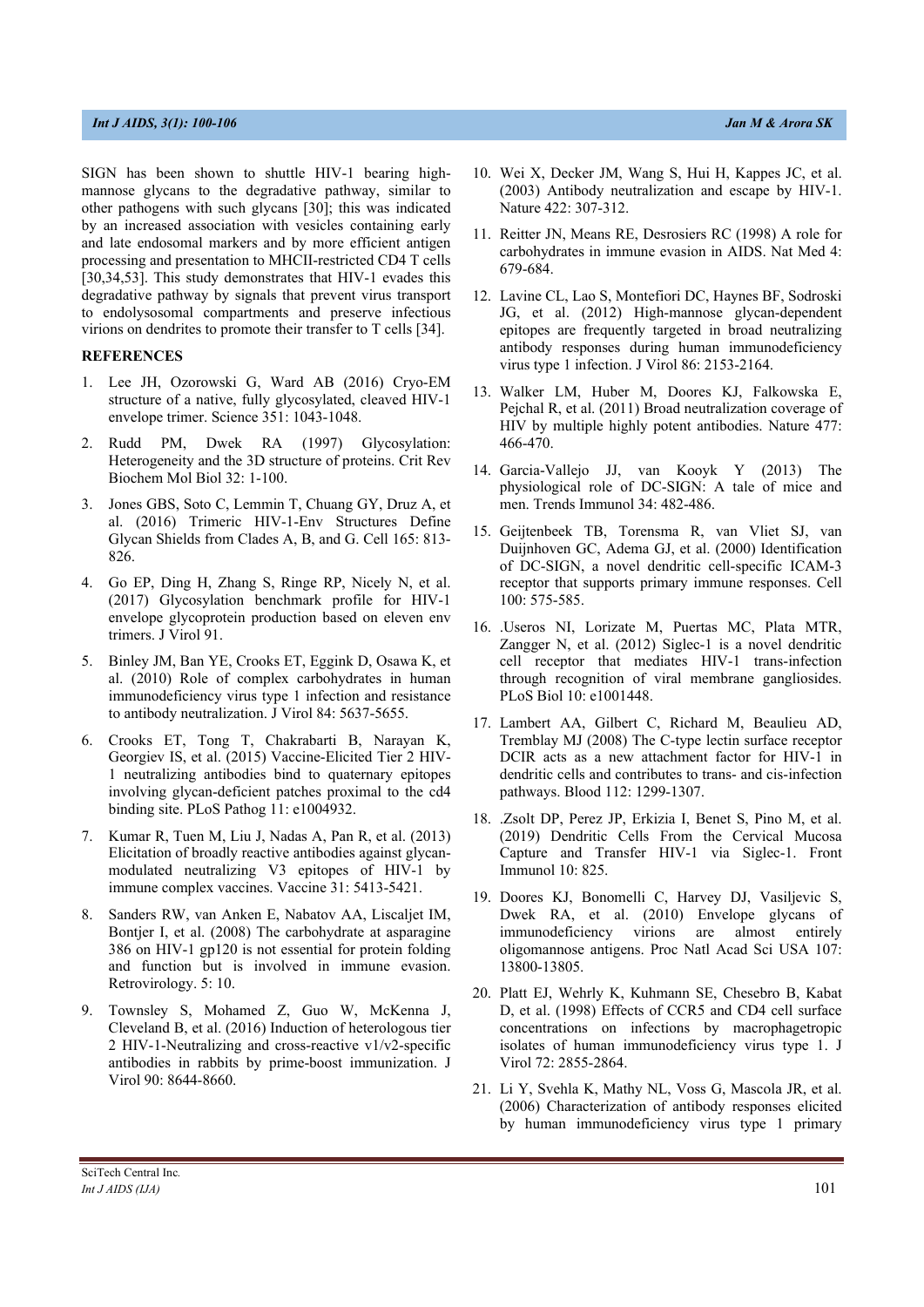isolate trimeric and monomeric envelope glycoproteins in selected adjuvants. J Virol 80: 1414-1426.

- 22. Li M, Gao F, Mascola JR, Stamatatos L, Polonis VR, et al. (2005) Human immunodeficiency virus type 1 env clones from acute and early subtype B infections for standardized assessments of vaccine-elicited neutralizing antibodies. J Virol 79: 10108-10125.
- 23. Bonomelli C, Doores KJ, Dunlop DC, Thaney V, Dwek RA, et al. (2011) The glycan shield of HIV is predominantly oligomannose independently of production system or viral clade. PLoS One 6: e23521.
- 24. Doores KJ (2015) The HIV glycan shield as a target for broadly neutralizing antibodies. FEBS J 282(24): 4679- 4691.
- 25. Feinberg H, Castelli R, Drickamer K, Seeberger PH, Weis WI, et al. (2007) Multiple modes of binding enhance the affinity of DC-SIGN for high mannose Nlinked glycans found on viral glycoproteins. J Biol Chem 282: 4202-4209.
- 26. van Liempt E, Bank CM, Mehta P, Vallejo JJG, Kawar ZS, et al. (2006) Specificity of DC-SIGN for mannoseand fucose-containing glycans. FEBS Lett 580: 6123- 6131.
- 27. Vallejo JJG, van Liempt E, da Costa Martins P, Beckers C, van het Hof B, et al. (2008) DC-SIGN mediates adhesion and rolling of dendritic cells on primary human umbilical vein endothelial cells through LewisY antigen expressed on ICAM-2. Mol Immunol 45: 2359- 2369.
- 28. Lekkerkerker AN, van Koovk Y, Geijtenbeek TB (2006) Viral piracy: HIV-1 targets dendritic cells for transmission. Curr HIV Res 4: 169-176.
- 29. Yokota YT, Muhsen M (2013) Development of human dendritic cells and their role in HIV infection: antiviral immunity versus HIV transmission. Front Microbiol 4: 178.
- 30. van Montfort T, Eggink D, Boot M, Tuen M, Hioe CE, et al. (2011) HIV-1 N-glycan composition governs a balance between dendritic cell-mediated viral transmission and antigen presentation. J Immunol 187: 4676-4685.
- 31. van Montfort T, Nabatov AA, Geijtenbeek TB, Pollakis G, Paxton WA, et al. (2007) Efficient capture of antibody neutralized HIV-1 by cells expressing DC-SIGN and transfer to CD4+ T lymphocytes. J Immunol 178: 3177-3185.
- 32. Jan M, Upadhyay C, Pertejo JA, Hioe CE, Arora SK, et al. (2018) Heterogeneity in glycan composition on the surface of HIV-1 envelope determines virus sensitivity to lectins. PLoS One 13: e0194498.
- 33. Jan M, Upadhyay C, Hioe CE (2019) HIV-1 envelope glycan composition as a key determinant of efficient virus transmission via DC-SIGN and resistance to inhibitory lectins. iScience 21: 413-427.
- 34. Jan M, Arora SK (2017) Innate Sensing of HIV-1 by dendritic cell-specific ICAM-3 grabbing nonintegrin on dendritic cells: Degradation and presentation versus transmission of virus to t cells is determined by glycan composition of viral envelope. AIDS Res Hum Retroviruses 33: 765-767.
- 35. Mitchell DA, Fadden AJ, Drickamer K (2001) A novel mechanism of carbohydrate recognition by the C-type lectins DC-SIGN and DC-SIGNR. Subunit organization and binding to multivalent ligands. J Biol Chem 276: 28939-28945.
- 36. Geijtenbeek TB, Krooshoop DJ, Bleijs DA, van Vliet SJ, van Duijnhoven GC, et al. (2000) DC-SIGN-ICAM-2 interaction mediates dendritic cell trafficking. Nat Immunol 1: 353-357.
- 37. Baribaud F, Doms RW, Pohlmann S (2002) The role of DC-SIGN and DC-SIGNR in HIV and Ebola virus infection: Can potential therapeutics block virus transmission and dissemination? Expert Opin Ther Targets 6: 423-431.
- 38. Manel N, Hogstad B, Wang Y, Levy DE, Unutmaz D, et al. (2010) A cryptic sensor for HIV-1 activates antiviral innate immunity in dendritic cells. Nature 467: 214-217.
- 39. Geijtenbeek TB, van Kooyk Y (2003) DC-SIGN: A novel HIV receptor on DCs that mediates HIV-1 transmission. Curr Top Microbiol Immunol 276: 31-54.
- 40. Burleigh L, Lozach PY, Schiffer C, Staropoli I, Pezo V, et al. (2006) Infection of dendritic cells (DCs), not DC-SIGN-mediated internalization of human immunodeficiency virus, is required for long-term transfer of virus to T cells. J Virol 80: 2949-2957.
- 41. Cambi A, de Lange F, van Maarseveen NM, Nijhuis M, Joosten B, et al. (2004) Microdomains of the C-type lectin DC-SIGN are portals for virus entry into dendritic cells. J Cell Biol 164: 145-155.
- 42. Arrighi JF, Pion M, Garcia E, Escola JM, van Kooyk Y, et al. (2004) DC-SIGN-mediated infectious synapse formation enhances X4 HIV-1 transmission from dendritic cells to T cells. J Exp Med 200: 1279-1288.
- 43. Pritchard LK, Spencer DI, Royle L, Bonomelli C, Seabright GE, et al. (2015) Glycan clustering stabilizes the mannose patch of HIV-1 and preserves vulnerability to broadly neutralizing antibodies. Nat Commun 6: 7479.
- 44. Cao L, Pauthner M, Andrabi R, Rantalainen K, Berndsen Z, et al. (2018) Differential processing of HIV